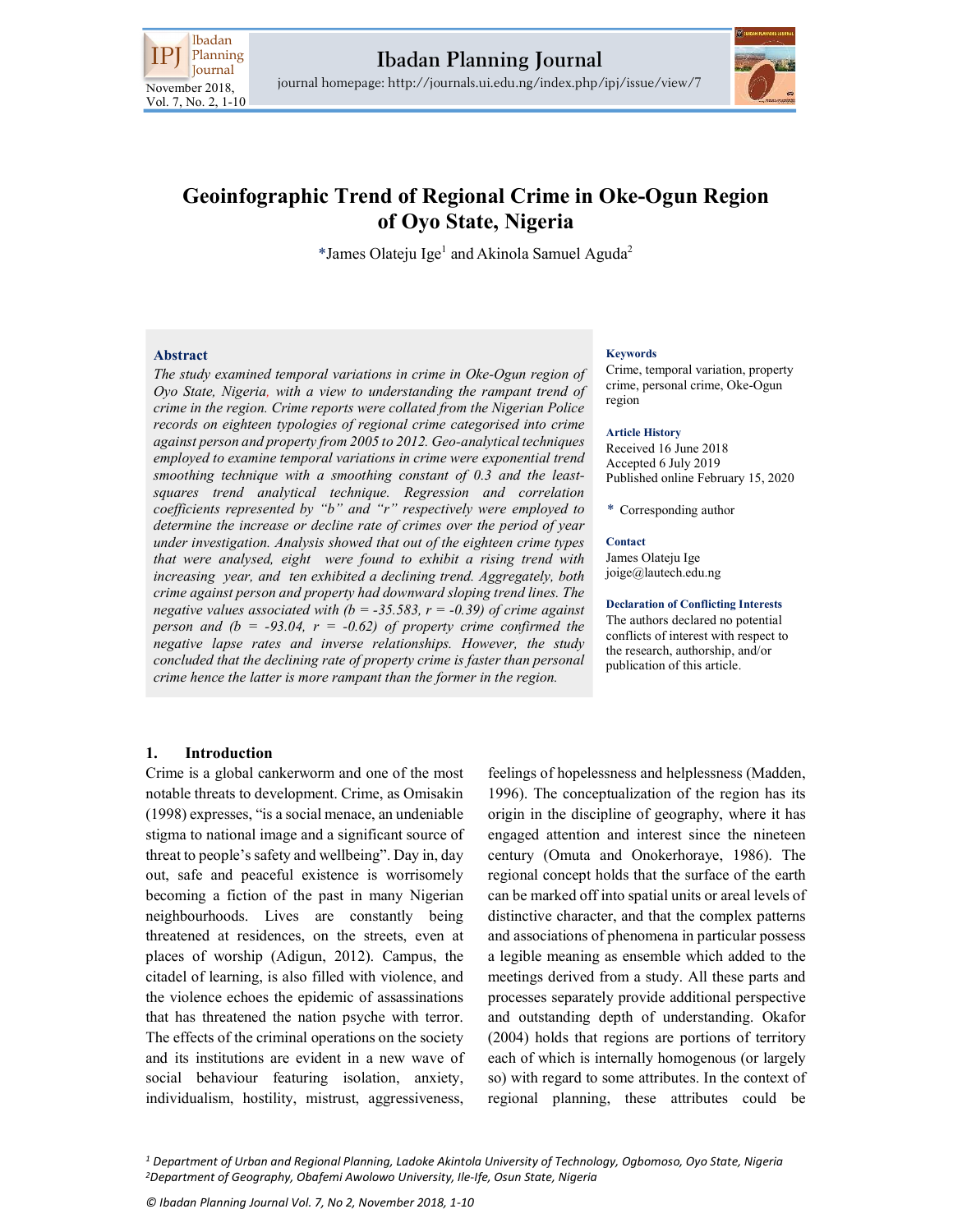unemployment, agricultural output, industrial output, school environment, and infant mortality just to mention a few. Regions are defined on the basis of some significant attributes. Thus, the component parts of a region usually have some similarity in terms of the attributes on the basis of which the region is defined. However, regions are not arbitrarily defined or demarcated areas. Regions are supra urban areas comprising rural and urban environments. Temporal variations in crime are a topical issue in criminological research, and they are among the least understood topics in the field of environmental criminology and criminal justice, especially in the area of generating early warning systems for preparedness against crime. Attempts at understanding various aspects of crime have been carried out in different disciplines. Spatial and/or temporal dimension of crime are also obvious but are often less considered in most of attempts at understanding various aspects of crime by nongeographers / aspatial planners and other non-spatial analysts such as anthropologists, economists, lawyers and psychologists to mention but a few. Crime research efforts of the aforementioned nonspatial crime analysts emphasize on psychological and sociological analysis of causes of particular types of criminal behaviour like juvenile offences, female offences and others. Such attempts are in the works of Odekunle (1982); Obudho and Owuor (1994) and Dambazau (1999). The attempts almost always try to establish a clear link between mental life, modernization, socialisation and increasing level of criminality. In so doing, they frequently focus on how crime is punished, how prisons are managed, and how criminal rehabilitation is handled with little or no reference to temporal dimension to explain how crime vary with time in a particular area. Nevertheless, until recently, the literature on spatial criminology has almost exclusively focused on cities with little efforts on regional problems and the attempts on crime studies include the works of Aust and Simmons (2002); Jones (2003); Mawby (2006); Adeboyejo and Abodunrin (2007); Okoko (2008); Adejumobi, Oni and Ige (2009); Ahmed (2010) and Adigun (2012). Hence, analysis of regional crime occurrence has been relatively neglected and so the literature on regional crime and justice is comparatively sparse. However, those attempts sometimes can conceal patterns of crime variations in some locations and it must be

understood here that solutions to crime phenomena in an environment lie in understanding the spatial dichotomy in crime trend and prevention for planning and managing security operations.

Theoretically, it has been argued that there exists a close and positive relationship between crime occurrence and ecological area in any space economy (Sampson, 1995; La Grange 1999). In same way, the extricable relationship between the physical attributes of Oke-Ogun area, and the prevalence of various types of crime incidence cannot be over-emphasized. Oke-Ogun region has geographical peculiarities with possible implication for incidence of crime prevalence and mechanisms by which inhabitants tend to response or cope with it. Oke-Ogun region is a supra urban border environment comprising rural and urban settlements. It is porous and remains an open countryside. The strategic location of Oke-Ogun area as a transit point to the northern and southern Nigeria and Republic of Benin makes it prone to criminality and a choice for the research.

Locational crime studies on Oke-Ogun and some other borderlands in Nigeria are too few. However, the study examined fluctuant, direction and speed patterns of crime in Oke-Ogun region of Oyo State in southwestern Nigeria. It assessed the association between crime frequency and year and also percentage contribution of the time of year to variations in frequencies of crime against person and property in the region. These were with a view to presenting the spatial crime information in a graphical format for understanding the rampant trend of crime in the region.

# 2. The Study Area

Oke-Ogun region is the north-western area of Oyo State, and is made up of ten local government areas in the northern and north-western parts of Oyo State, Nigeria. Geographically, Oke-Ogun approximately stretches between longitudes 03° 02' and 04° 44' East and latitudes  $07^{\circ}$  28<sup>'</sup> and  $08^{\circ}$  38<sup>'</sup> North of the globe. (Figure 1.1). Oke-Ogun shares boundary with Kwara State in the North, in the South by Ogun State, Ibarapa North and Ibarapa East local government areas; in the East by Atiba and Oyo West local government areas. The people of Oke-Ogun are mostly Yoruba. The regional accent of Oke-Ogun is called "Onko".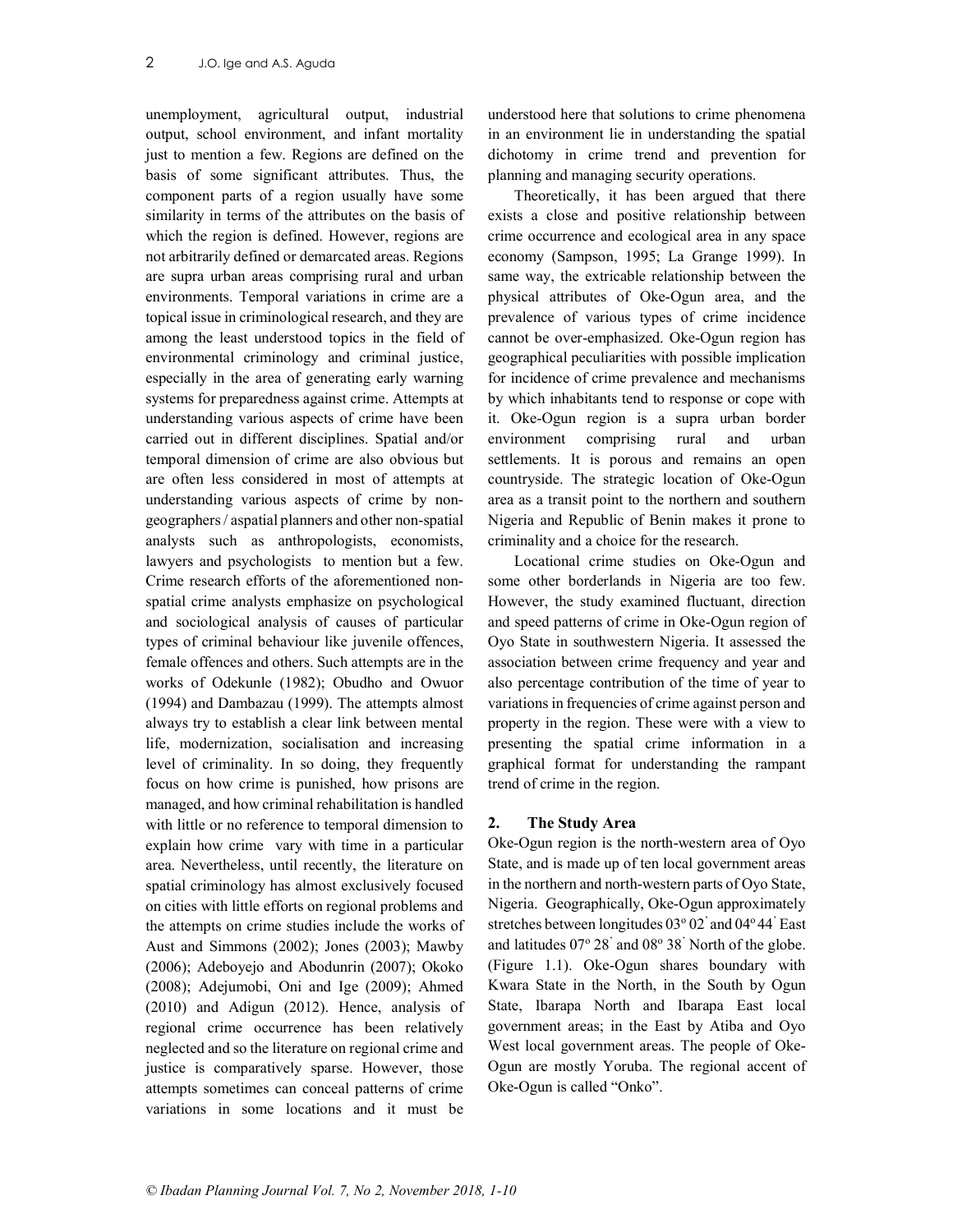

Figure 1: Oke-Ogun Region, Oyo State

# 3. Research Methodology

Secondary sources of data collection were used for the study. Secondary data included Police records on crime against persons and crime against properties in the study area collected from Oyo State Police Headquarters. Temporal variation in nature of crime in Oke-Ogun region from 2005 to 2012 was examined using the exponential smoothing and least square techniques. The mathematical characteristic of the exponential smoothing trend analysis is given as:

Tn = α () + (1- α) (β) …………………… (a) Where  $T_n$  = new trend or predicted trend value;  $\alpha$  = a smoothing constant;  $\varnothing$  = actual value for current period;  $\beta$ = trend value for last period.

In this technique, the trend value for the first data is the same as the value for the first raw data. For subsequent data, the trend value is calculated using the formula. The commonly used smoothing constant ranges from 0.3 to 0.5, and a smoothing constant of 0.3 was used in this study. The exponential smoothing technique was used to smoothen pattern of crime fluctuation (bring out the rising or falling trend of crime). The Least-Squares technique was used in establishing the nature (fluctuation pattern and rate) of crime. It was used to obtain regression line that would give the clearest picture of the rising or falling pattern of crime, and determine the linear relationship between year and annual crime incidence. The mathematical

characteristics of the least-square techniques is given as:

y = a + bx …………………… (b) Where:  $y =$  predicted future crime incidence; a = slope intercept, the value of y when  $x = 0$ ;  $b =$ regression coefficient, constant, representing the amount of change in  $y$  that corresponding to a change of one (1) unit in year  $x =$  year

For predictive purposes, mathematical models were generated from regression analysis. Regression coefficient (b) and Pearson's product-moment correlation coefficient (r) were employed to determine the strength of the rate of decrease or increase of crime with the efflux of time in the study area. The percentage contribution of  $x$  (period of year) to variation in  $y$  (level of crime occurrence) is determined using the coefficient of determination  $(r<sup>2</sup>)$ . The  $r<sup>2</sup>$  in this case is got by simply squaring "r" value then multiplied by 100. Therefore  $r^2 = 100 \times r^2$ 

# 4. Results and Discussions

# 4.1 Temporal Variations in Crime against Property in Oke-Ogun

Data on incidences of crime against property in Oke-Ogun from 2005-2012 were plotted as a timeseries data with a view to establishing the trend of occurrence of aggregated crime against property cases over the year under study (Table 1). The exponential smoothing trend line was able to give the picture of the trend as a falling one in Oke-Ogun.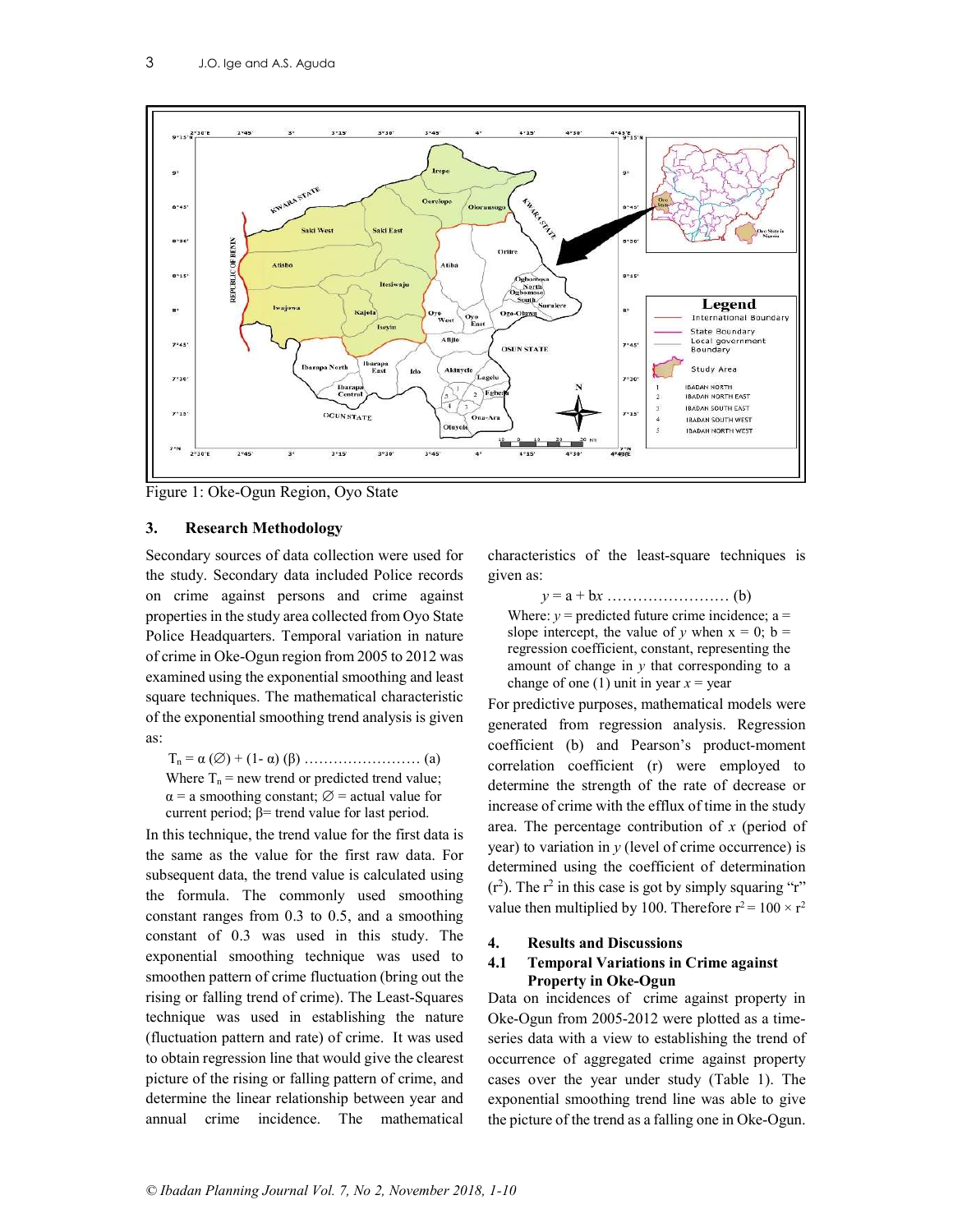However, the rate of decline was swift. This was attested to by the low and negative values of the regression and correlation co-efficient ( $r = -0.62$ ), meaning as the year increased the frequency of crime against property decreased in the area and the relationship between level of crime occurrence with the efflux of time was very high and direct. The coefficient of determination  $(r^2)$  in this case is 0.3969, implying that 39.69% of variations in the level of property crime was influenced by changes in year, and 60.31% was explained by other factors. The least squares model is given in equation 1.

 $y = 1428.8 - 93.036x \dots (1)$ The model implies that a unit increase in year would bring about 93.036 units decrease in the case of crime against property in Oke-Ogun region.

Table 1: Trend Values for Crime against Property

| Year | Empirical | $\cdot$<br>$\text{Tr} = \alpha (\emptyset) + (1 - \alpha)$ | $\cdot$<br>$v = a + bx$ |
|------|-----------|------------------------------------------------------------|-------------------------|
|      | values    | $\alpha$ ) ( $\beta$ )                                     |                         |
| 2005 | 1187      | 1187.00                                                    | 1335.77                 |
| 2006 | 1138      | 1172.30                                                    | 1242.74                 |
| 2007 | 1147      | 1164.71                                                    | 1149.71                 |
| 2008 | 1719      | 1331.00                                                    | 1056.68                 |
| 2009 | 665       | 1131.20                                                    | 963.65                  |
| 2010 | 902       | 1062.44                                                    | 870.62                  |
| 2011 | 644       | 936.91                                                     | 777.59                  |
| 2012 | 679       | 589.54                                                     | 684.56                  |

Source: Field Survey, 2014

# 4.1.1 The Trend of Individual Crime Against property

# Armed Robbery

The rate of decrease of armed robbery cases in the number of years as examined by exponential smoothing and the least-square techniques is given in Table (2). However, the relationship between the frequency of armed robbery and increasing years was strong though indirect. The implication is that the trend of armed robbery was decreasing at a very rapid speed  $(r = -0.73)$  as the years increased, as shown in equation (2).

y = 34.429 – 1.5952x …………………. (2)

The model implies that a unit increase in year would bring about 1.5952 units decrease in the case of armed robbery in Oke-Ogun region.

# Burglary

Info-graphic trend of burglary cases in Oke-Ogun was upward (Table 3). This is attested to by the low and positive values of the regression and correlation coefficient ( $r = +0.03$ ). The implication is that the trend of burglary in Oke-Ogun increased at a very slow speed as the years increased and there was a

low positive association between crime occurrence and year. The regression model in equation (3) corroborates this.

y = 253.21 + 1.5357x ………………… (3)

The model implies that a unit increase in year would bring about 1.5357 unit increase in the case of burglary in Oke-Ogun region.

|      |           | the Treng of Armed Roddery                        |              |
|------|-----------|---------------------------------------------------|--------------|
| Year | Empirical | $\mathrm{Ln} = \alpha \left( \emptyset \right) +$ | $v = a + bx$ |
|      | values    | $(1 - \alpha)$ ( $\beta$ )                        |              |
| 2005 | 39        | 39.00                                             | 32.83        |
| 2006 | 27        | 35.40                                             | 31.24        |
| 2007 | 28        | 33.18                                             | 29.64        |
| 2008 | 27        | 31.33                                             | 28.05        |
| 2009 | 25        | 29.43                                             | 26.45        |
| 2010 | 26        | 28.40                                             | 24.86        |
| 2011 | 20        | 25.88                                             | 23.26        |
| 2012 | 26        | 25.92                                             | 21.67        |

Table 2: Empirical and Predicted Frequencies of the Trend of Armed Robbery

Source: Field Survey, 2014

|  |  |  |  |  |  | <b>Table 3: Trend Values for Burglary</b> |
|--|--|--|--|--|--|-------------------------------------------|
|--|--|--|--|--|--|-------------------------------------------|

|      | 1.011     |                                     |              |
|------|-----------|-------------------------------------|--------------|
| Year | Empirical | $\mathrm{Ta} = \alpha(\emptyset) +$ | $v = a + bx$ |
|      | values    | $(1-\alpha)(\beta)$                 |              |
| 2005 | 174       | 174.00                              | 254.75       |
| 2006 | 211       | 185.10                              | 256.28       |
| 2007 | 252       | 205.17                              | 257.82       |
| 2008 | 585       | 319.12                              | 259.35       |
| 2009 | 88        | 249.78                              | 260.89       |
| 2010 | 374       | 287.05                              | 262.42       |
| 2011 | 123       | 237.84                              | 263.96       |
| 2012 | 274       | 245.69                              | 265.39       |

Source: Field Survey, 2014

# Theft and Stealing

The empirical data, when plotted on a coordinate axis, showed a fluctuation of the cases, but the negative values associated with the regression and correlation coefficients respectively ( $b = -70.12$ ) and  $(r = -0.79)$  confirm the negative lapse rate and an inverse relationship. However, the rate of decline  $(r = -0.79)$  was high as the year increased.

y = 677.35 – 70.107x ………............. (4)

The model implies that a unit increase in year would bring about 70.107 units decrease in the case of theft and stealing in Oke-Ogun region.

### Table 4: Trend Values for Theft and Stealing

| Year | Empirical | $\mathrm{Ta} = \alpha(\emptyset) +$ | $y = a + bx$ |
|------|-----------|-------------------------------------|--------------|
|      | values    | $(1 - \alpha)$ ( $\beta$ )          |              |
| 2005 | 465       | 465                                 | 607.24       |
| 2006 | 630       | 514.50                              | 537.14       |
| 2007 | 566       | 529.95                              | 467.03       |
| 2008 | 567       | 541.07                              | 396.92       |
| 2009 | 139       | 420.45                              | 326.82       |
| 2010 | 131       | 333.62                              | 256.71       |
| 2011 | 265       | 313.03                              | 186.60       |
| 2012 | 132       | 258.72                              | 116.49       |

Source: Field Survey, 2014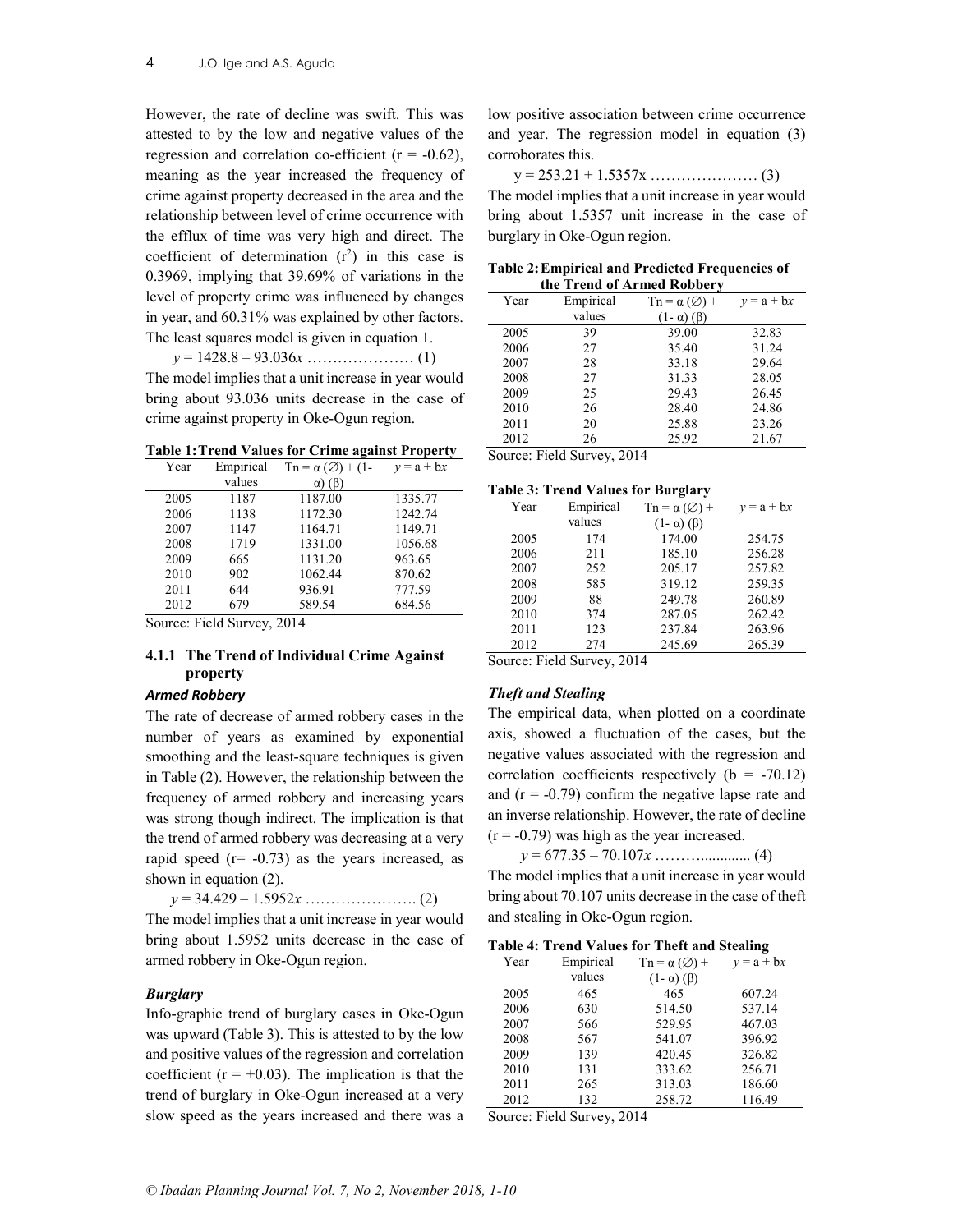### House Breaking

Analysis showed a fluctuation of the cases (Table 5). However, the regression technique was far more explicit in depicting the rising trends of housebreaking cases in Oke-Ogun. This increasing trend, though very slow, was confirmed by a weak positive correlation coefficient value  $(r = +0.22)$  and the regression coefficient ( $b = +3.3$ ).

 $y = 157.5 + 3.33x \dots (5)$ 

|  |  |  |  |  |  | <b>Table 5: Trend Values for House Breaking</b> |  |
|--|--|--|--|--|--|-------------------------------------------------|--|
|--|--|--|--|--|--|-------------------------------------------------|--|

| Year | Empirical | $\mathrm{Ln} = \alpha (\emptyset) +$ | $v = a + bx$ |
|------|-----------|--------------------------------------|--------------|
|      | values    | $(1 - \alpha)$ ( $\beta$ )           |              |
| 2005 | 181       | 181.00                               | 160.83       |
| 2006 | 122       | 163.30                               | 164.16       |
| 2007 | 103       | 145.21                               | 167.49       |
| 2008 | 215       | 166.15                               | 170.82       |
| 2009 | 116       | 151.11                               | 174.15       |
| 2010 | 145       | 149.28                               | 177.48       |
| 2011 | 118       | 139.89                               | 180.81       |
| 2012 | 140       | 139.92                               | 184.14       |

Source: Field Survey, 2014

### Store Breaking

The analysis established downward slope of the trend lines (Table 6). The negative values associated with both the regression and correlation coefficient  $(r = -0.71)$  was very strong and therefore confirm the negative lapse rate and an inverse relationship, Store Breaking was rapidly declining as the years increased.

y = 121.43 – 11.762x …………………… (6) The model implies that a unit increase in year would bring about 11.762 decrease in the case of store breaking in Oke-Ogun region.

### Table 6: Empirical and Predicted Trend of Store Breaking

| Year | Empirical | $\mathrm{Ln} = \alpha \left( \emptyset \right) +$ | $v = a + bx$ |
|------|-----------|---------------------------------------------------|--------------|
|      | values    | $(1 - \alpha)$ ( $\beta$ )                        |              |
| 2005 | 87        | 87.00                                             | 109.67       |
| 2006 | 85        | 86.40                                             | 79.91        |
| 2007 | 85        | 85.98                                             | 86.14        |
| 2008 | 105       | 91.69                                             | 74.38        |
| 2009 | 117       | 99.28                                             | 62.62        |
| 2010 | 46        | 83.29                                             | 50.86        |
| 2011 | 05        | 59.80                                             | 39.10        |
| 2012 | 18        | 47.26                                             | 27.33        |

Source: Field Survey, 2014

### Arson /Malicious Damage

The trend of arson/malicious damage was characterised by crests and troughs and therefore not quite easy to discern. Analysis established downward trend (Table 7). The rate of the decrease of the trend was slow judging by the low values of the regression and the correlation coefficients ( $r = -$ 0.40). Regression model generated is:

$$
y = 19.75 - 0.75x \dots \dots \dots \dots \dots \dots (7)
$$

The model implies that a unit increase in year would bring about a 0.75 unit decrease in the case of arson/malicious damage in Oke-Ogun region.

| Table 7: Trend Values for Arson |
|---------------------------------|
|---------------------------------|

| Year | Empirical | $\text{Tr} = \alpha(\emptyset) +$ | $v = a + bx$ |
|------|-----------|-----------------------------------|--------------|
|      | values    | $(1 - \alpha)$ ( $\beta$ )        |              |
| 2005 | 19        | 19.00                             | 19.00        |
| 2006 | 12        | 16.90                             | 18.25        |
| 2007 | 20        | 17.83                             | 17.50        |
| 2008 | 24        | 19.68                             | 16.75        |
| 2009 | 17        | 18.88                             | 16.00        |
| 2010 | 14        | 17.42                             | 15.25        |
| 2011 | 10        | 15.19                             | 14.50        |
| 2012 | 15        | 15.13                             | 13.75        |

Source: Field Survey, 2014

# Forgery

When the information in (Table 8) was plotted graphically the trend of forgery cases in Oke-Ogun area was declining very fast. . This is attested to by the very low and negative values of the regression coefficient  $(b = -2.34)$  (equation 8) and the correlation coefficient ( $r = -0.90$ ). The least-square model is:

 $y = 35.036 - 2.369x$  ………… (8)

The model implies that a unit increase in year would bring about 2.369 unit decrease in the case of forgery in Oke-Ogun region.

| Year | Empirical | $\text{Tr} = \alpha(\emptyset) +$ | $v = a + bx$ |
|------|-----------|-----------------------------------|--------------|
|      | values    | $(1 - \alpha)$ ( $\beta$ )        |              |
| 2005 | 31        | 31.00                             | 32.67        |
| 2006 | 32        | 31.30                             | 30.29        |
| 2007 | 29        | 30.61                             | 27.93        |
| 2008 | 22        | 28.03                             | 25.56        |
| 2009 | 28        | 28.02                             | 23.19        |
| 2010 | 18        | 25.01                             | 20.82        |
| 2011 | 20        | 23.51                             | 18.45        |
| 2012 | 15        | 20.96                             | 16.08        |

Source: Field Survey, 2014

# False Pretence and Cheating

Analysis established the frequency of false pretence and cheating as the year increased to have been decreasing in the area. (Table 9). However, the actual rate of decline was found to be strongly rapid as confirmed by the negative values associated with correlation coefficient ( $r = -0.78$ ) of the crime. The least-square model is:

y = 129.18 – 11.512x ………………… (9)

The model implies that a unit increase in year would bring about 11.512 units decrease in the case of false pretence and cheating in Oke-Ogun region.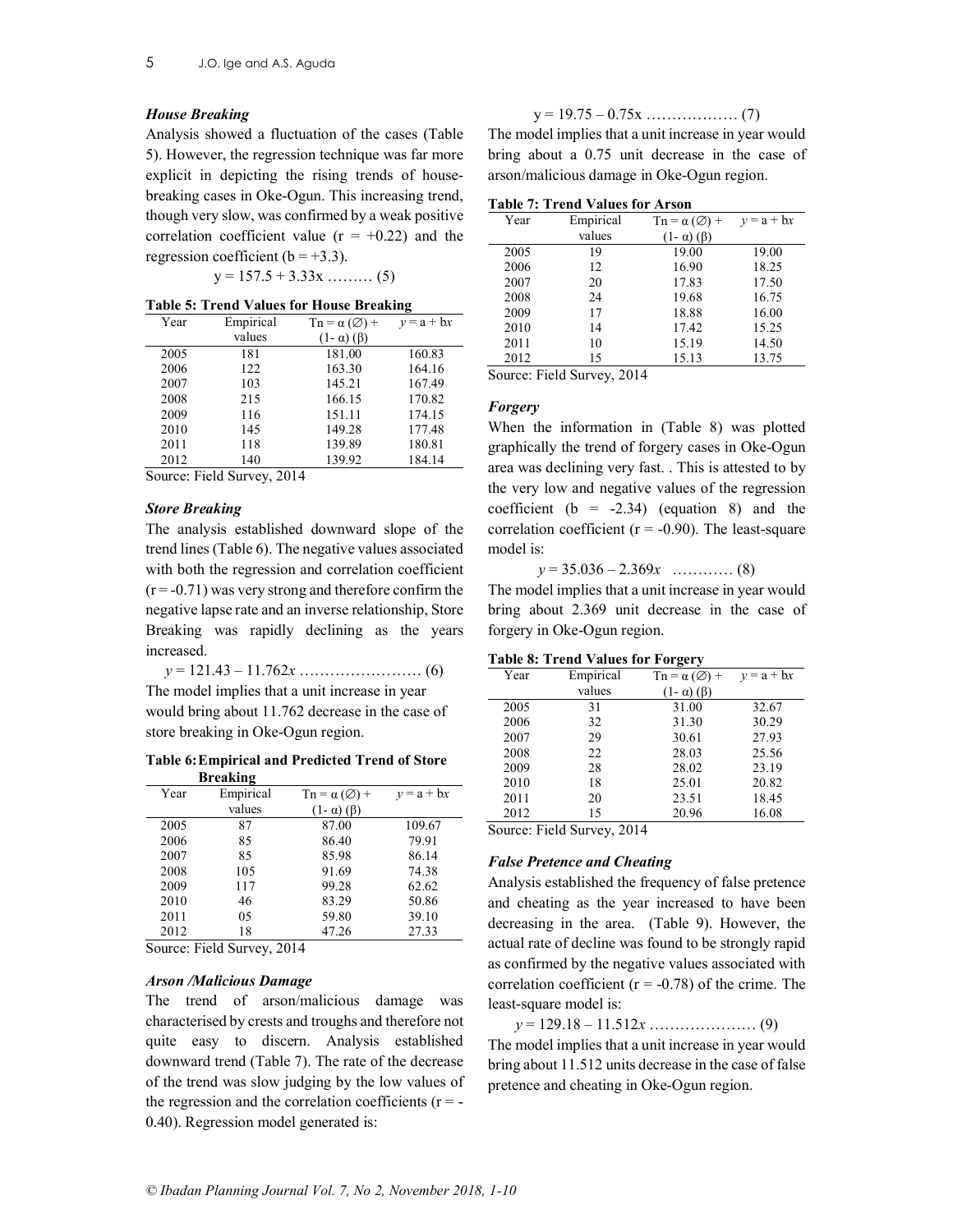|      | енеаспе   |                                                   |              |
|------|-----------|---------------------------------------------------|--------------|
| Year | Empirical | $\mathrm{Ln} = \alpha \left( \emptyset \right) +$ | $y = a + bx$ |
|      | values    | $(1-\alpha)$ ( $\beta$ )                          |              |
| 2005 | 150       | 150.00                                            | 117.67       |
| 2006 | 105       | 136.50                                            | 106.16       |
| 2007 | 51        | 110.85                                            | 94.64        |
| 2008 | 92        | 105.19                                            | 83.13        |
| 2009 | 54        | 89.83                                             | 71.62        |
| 2010 | 67        | 82.98                                             | 60.11        |
| 2011 | 51        | 73.39                                             | 48.60        |
| 2012 | 49        | 66.07                                             | 37.08        |
|      |           |                                                   |              |

#### Table 9: Trend value for false pretence and cheating

Source: Field Survey, 2014

# Unlawful possession of contraband and mood altering substances

The direction of the trend of unlawful possession of contraband and mood altering substance (e.g. counterfeit currency, firearm, ammunition, cannabis, marijuana and stupefying drinks) was not quite clear with the empirical and exponential smoothing values (Table 10). The rising pattern of the trend was vivid with least squares trend line. Judging by the very low coefficients of the regression and correlation  $(r = + 0.06)$  the rate of increase can be said to be very torpid and the relationship between level of crime occurrence and year was very low and direct.

 $y = 40.179 + 0.9048x$  ………… (10)

The model implies that a unit increase in year would bring about 0.9048 unit increase in the case of unlawful possession of contraband and mood altering substance in Oke-Ogun region.

### Table 10: Empirical and Predicted Trend Values for the Crime of Unlawful Possession

| Empirical | $\mathrm{T}n = \alpha(\emptyset) +$ | $v = a + bx$                  |
|-----------|-------------------------------------|-------------------------------|
| values    | $(1 - \alpha)$ ( $\beta$ )          |                               |
| 41        | 41.00                               | 41.08                         |
| 14        | 32.90                               | 41.99                         |
| 13        | 26.93                               | 42.89                         |
| 82        | 43.45                               | 43.79                         |
| 81        | 54.72                               | 44.70                         |
| 81        | 62.60                               | 45.61                         |
| 32        | 53.42                               | 46.51                         |
| 10        | 40.39                               | 47.42                         |
|           |                                     | une erme of emitting footbook |

Source: Field Survey, 2014

# 4.2. Trend of Total Crime against Person

The empirical data and exponential smoothing values on crime against person in Oke-Ogun region from 2005-2012 at spatially aggregated level, when put on a graph exhibited remarkable crests and troughs that made a declining trend uneasily discernible (Table 11). However, the least-squares trend line revealed a declining trend. The rate of decrease of the trend is slow judging by the low and negative values of the regression co-efficient ( $b =$ 

35.58) and confirming by the correlation coefficient  $(r = -0.39)$ . The coefficient of determination  $(r^2)$  in this case is 0.1521. Therefore 15.21% of variations in the level of property crime was influenced by changes in year, and 84.79% was explained by other factors.

 $y = 1286.2 - 35.583x \dots (11)$ 

The model implies that a unit increase in year would bring about 35.583 units decrease in the case of total crime against person in Oke-Ogun region.

Table 11: Trend Values for Total Crime against Person

| Year | Empirical       | $\text{Tr} = \alpha(\emptyset) +$ | $v = a + bx$ |
|------|-----------------|-----------------------------------|--------------|
|      | values          | $(1 - \alpha)$ ( $\beta$ )        |              |
| 2005 | 1129            | 1129                              | 1251.22      |
| 2006 | 1164            | 1139.5                            | 1215.67      |
| 2007 | 1236            | 1168.5                            | 1180.05      |
| 2008 | 1453            | 1253.82                           | 1144.47      |
| 2009 | 940             | 1159.67                           | 1108.89      |
| 2010 | 1296            | 1200.57                           | 1073.30      |
| 2011 | 749             | 1065.10                           | 1037.72      |
| 2012 | 1046            | 1059.37                           | 1002.14      |
| T.   | 11 <sub>0</sub> | 2011                              |              |

Source: Field Survey, 2014

# 4.2.1 Trend of Individual Crime against Person

# Murder

Analysis actually helped to bring out the rapid falling trend of murder. This is attested to by the very low and negative values of the regression coefficient (equation 12) and the correlation coefficient ( $r = -0.89$ ). These mean that as the years increased, the frequency of murder decreased in the area and there was a high negative association between crime frequency and year. The least squares model is given in equation (12).

 $y = 85.714 - 5.63x \dots (12)$ 

The model implies that a unit increase in year would bring about 5.63 decrease in the case of murder in Oke-Ogun region

# Table 12: Trend Values for Murder

| Year   | Empirical                     | $\mathrm{Ta} = \alpha(\emptyset) +$ | $v = a + bx$ |
|--------|-------------------------------|-------------------------------------|--------------|
|        | values                        | $(1 - \alpha)$ ( $\beta$ )          |              |
| 2005   | 89                            | 89.00                               | 80.08        |
| 2006   | 71                            | 83.60                               | 74.45        |
| 2007   | 68                            | 78.92                               | 68.82        |
| 2008   | 61                            | 73.54                               | 63.19        |
| 2009   | 50                            | 66.94                               | 57.56        |
| 2010   | 52                            | 63.45                               | 51.93        |
| 2011   | 40                            | 55.72                               | 46.29        |
| 2012   | 52                            | 54.60                               | 40.69        |
| $\sim$ | $\Gamma$ 11 $\alpha$<br>0.011 |                                     |              |

Source: Field Survey, 2014

# Suicide

The empirical data and the exponential smoothing values on suicide exhibited remarkable crests and troughs that made trend uneasily discernible (Table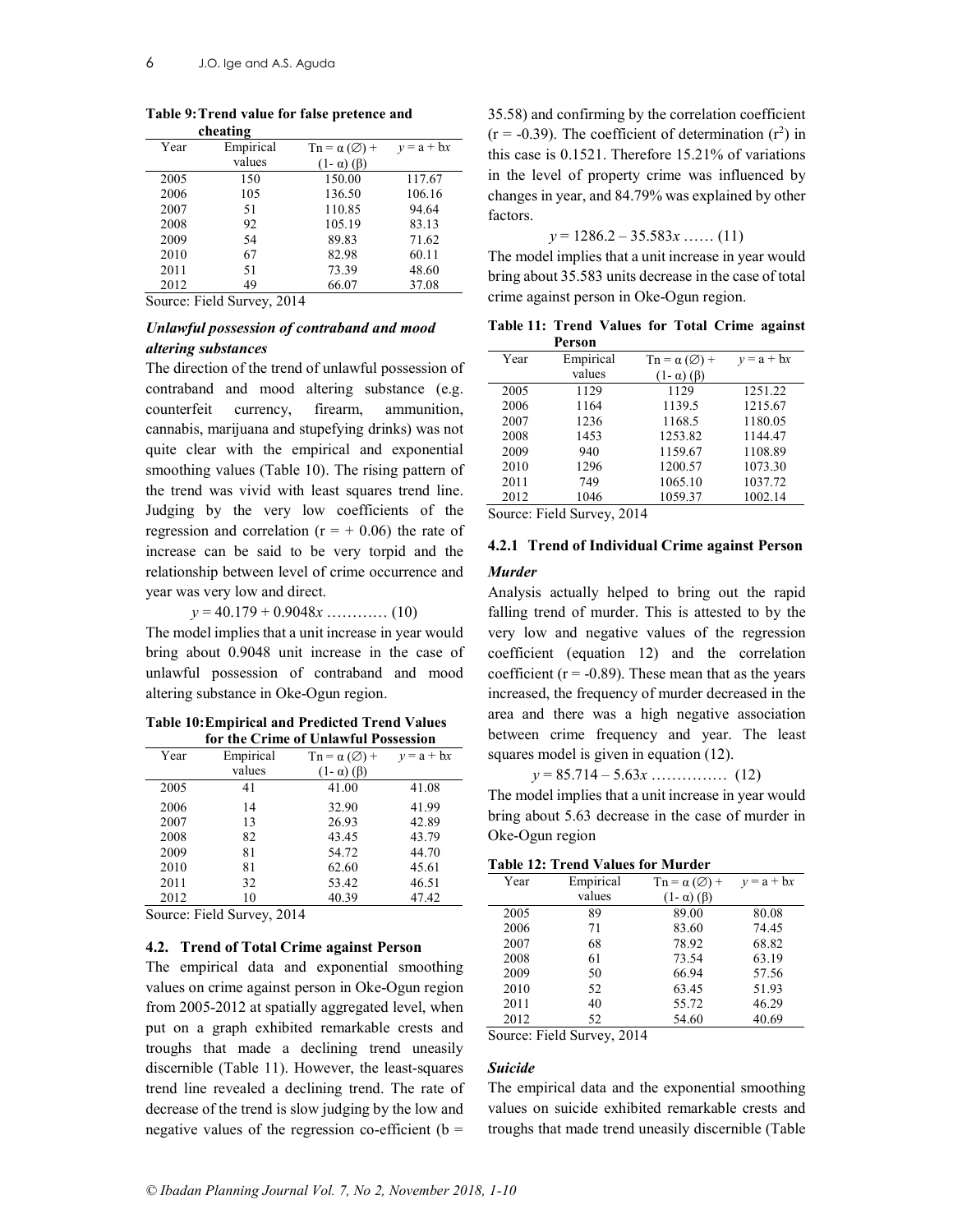13). However, the slow rising movement of suicide cases was glaring with least square. As years increased, suicide incidents slowly increased in the area as weak and positive values of the regression coefficient (equation 13) and the correlation coefficient ( $r = +0.35$ ) attested to this.

 $y = 5.164 + 0.119x$  ……… (13)

The model implies that a unit increase in year would bring about 0.119 unit increase in the case of suicide in Oke-Ogun region.

|  |  |  |  |  |  | Table 13: Trend Value for Suicide |
|--|--|--|--|--|--|-----------------------------------|
|--|--|--|--|--|--|-----------------------------------|

| Year | Empirical | $\text{Tr} = \alpha \left( \emptyset \right)$ | $y = a + bx$ |
|------|-----------|-----------------------------------------------|--------------|
|      | values    | $(1-\alpha)(\beta)$                           |              |
| 2005 |           | 7.00                                          | 5.58         |
| 2006 | 3         | 5.80                                          | 5.70         |
| 2007 | 9         | 6.76                                          | 5.82         |
| 2008 | 3         | 5.63                                          | 5.94         |
| 2009 | 4         | 5.14                                          | 6.10         |
| 2010 | 10        | 6.59                                          | 6.18         |
| 2011 |           | 6.71                                          | 6.30         |
| 2012 | 5         | 6.19                                          | 6.42         |
|      |           |                                               |              |

Source: Field Survey, 2014

# Grievous Harm and Wounding

The empirical data exhibited a remarkable fluctuation. The exponential smoothing and leastsquares values revealed a declining trend of grievous harm and wounding (Table 14). The rate of decline is very fast judging by the very low and negative co-efficient of regression and correlation (r = -0. 78). The least-squares model is:

 $y = 250.64 - 20.06x \dots \dots \dots \dots \dots (14)$ The model implies that a unit increase in year would bring about 20.06 units decrease in the case of grievous harm and wounding in Oke-Ogun region.

Table 14: Trend Value for Grievous Harm and Wounding

| Year | Empirical | $\text{Tr} = \alpha(\emptyset) +$ | $v = a + bx$ |
|------|-----------|-----------------------------------|--------------|
|      | values    | $(1 - \alpha)$ ( $\beta$ )        |              |
| 2005 | 233       | 233.00                            | 230.58       |
| 2006 | 160       | 211.00                            | 210.52       |
| 2007 | 225       | 215.27                            | 190.46       |
| 2008 | 220       | 216.69                            | 170.40       |
| 2009 | 134       | 191.88                            | 150.34       |
| 2010 | 143       | 177.22                            | 130.28       |
| 2011 | 49        | 138.75                            | 110.24       |
| 2012 | 119       | 132.83                            | 90.16        |

Source: Field Survey, 2014

### Assault

The trend of assault by empirical data and exponential smoothing values was not quite easy to discern (Table 15). The rate of increase of the incidence of assault with unit increase in the number of years is provided in equation (15). The slow

upward trend was confirmed by a weak positive correlation coefficient value ( $r = +0.09$ ).

 $y = 417.5 + 3.9167x$  ……… (15)

The model implies that a unit increase in year would bring about 3.9167 units increase in the case of assault in Oke-Ogun region.

| Year | Empirical | $\mathrm{Ln} = \alpha \left( \emptyset \right) +$ | $y = a + bx$ |
|------|-----------|---------------------------------------------------|--------------|
|      | values    | $(1 - \alpha)$ ( $\beta$ )                        |              |
| 2005 | 374       | 374.00                                            | 421.42       |
| 2006 | 411       | 385.10                                            | 425.33       |
| 2007 | 452       | 405.17                                            | 429.25       |
| 2008 | 585       | 459.12                                            | 433.17       |
| 2009 | 288       | 407.78                                            | 437.09       |
| 2010 | 574       | 457.65                                            | 441.00       |
| 2011 | 323       | 417.26                                            | 444.92       |
| 2012 | 474       | 434.28                                            | 448.84       |
|      | ______    |                                                   |              |

Source: Field Survey, 2014

# Rape and Indecent Assault

The direction of the trend of rapes and indecent Assault was unambiguous with the empirical data and exponential smoothing values. The frequency of the crime cases based on the least squares predictions increased with the effluxion of years (Table 16). Also, correlation coefficient for confirmation had a weak positive value ( $r = +0.05$ ). The lapse rate of increase is given in the regression model in equation (16).

y = 75.143 + 0.6905x …………… (16)

The model implies that a unit increase in year would bring about 0.6905 unit increase in the case of rape and indecent assault in Oke-Ogun region.

| Table 16: Trend Value for Rape/Indecent Assault |  |  |  |  |  |  |  |  |
|-------------------------------------------------|--|--|--|--|--|--|--|--|
|-------------------------------------------------|--|--|--|--|--|--|--|--|

| Year | Empirical | $\text{Tr} = \alpha(\emptyset) +$ | $y = a + bx$ |
|------|-----------|-----------------------------------|--------------|
|      | values    | $(1 - \alpha)$ ( $\beta$ )        |              |
| 2005 | 13        | 13.00                             | 75.83        |
| 2006 | 109       | 41.80                             | 7.25         |
| 2007 | 87        | 55.36                             | 77.22        |
| 2008 | 120       | 74.75                             | 77.91        |
| 2009 | 88        | 78.73                             | 78.59        |
| 2010 | 79        | 78.81                             | 79.29        |
| 2011 | 80        | 79.17                             | 79.98        |
| 2012 | 50        | 70.42                             | 80.67        |

Source: Field Survey, 2014

### Kidnapping /child stealing

The rate of upward movement of this crime vis-àvis a unit increase in the number of years was determined using equation (17). The level of association, as measured by the least square and correlation coefficient ( $r = +0.04$ ), was very low and therefore,

$$
y = 10.43 + 0.0714x \dots \dots \dots \dots (17)
$$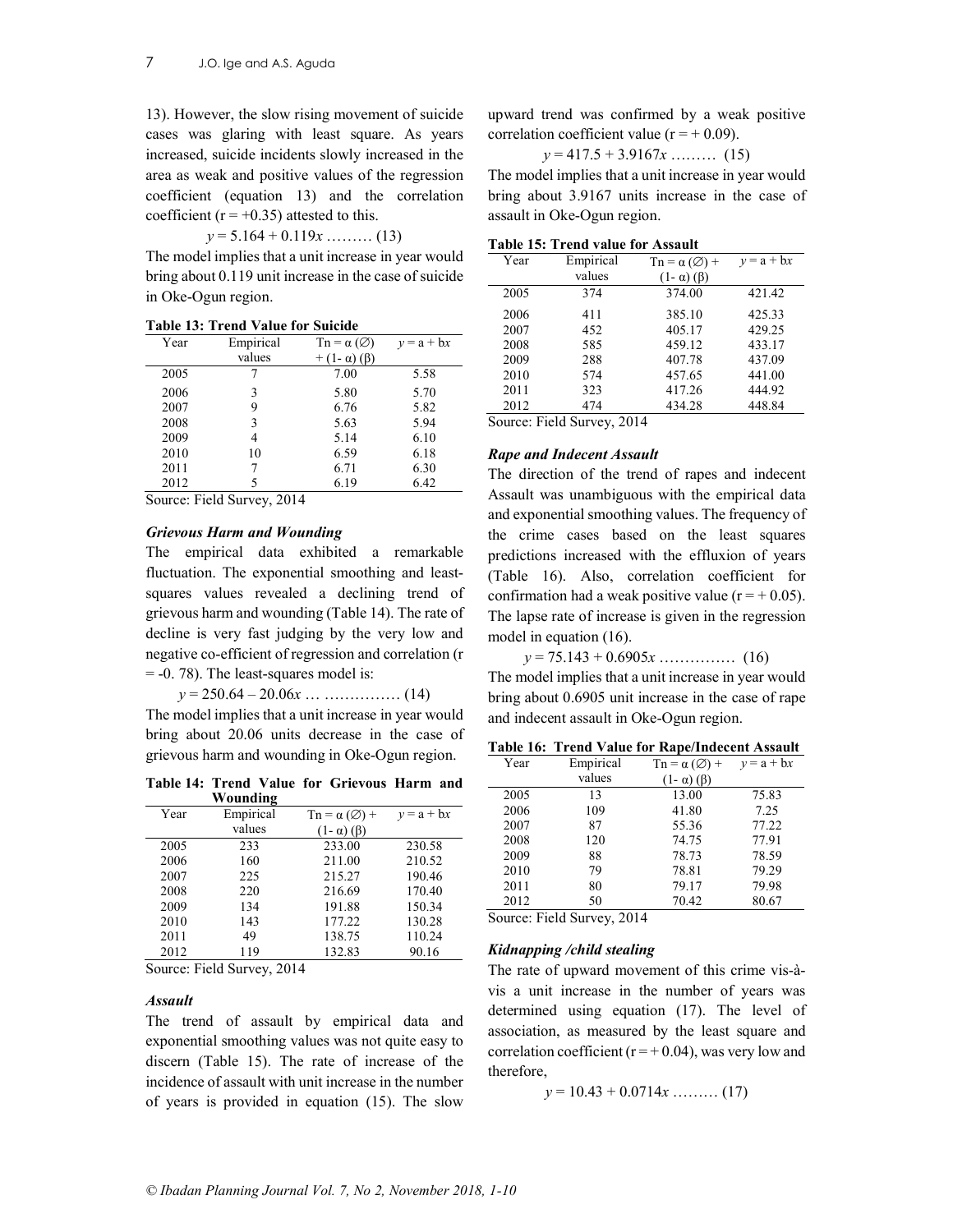The model implies that a unit increase in year would bring about 0.0714 unit increase in the case of kidnapping/child stealing in Oke-Ogun region. This is a crime where all the parameters in some earlier years under study showed a rising

|  |  | Table 17: Trend value for kidnapping/child stealing |
|--|--|-----------------------------------------------------|
|  |  |                                                     |

| Year | Empirical | $\text{Tr} = \alpha(\emptyset) +$ | $v = a + bx$ |
|------|-----------|-----------------------------------|--------------|
|      | values    | $(1 - \alpha)$ ( $\beta$ )        |              |
| 2005 | 07        | 7.00                              | 10.50        |
| 2006 | 07        | 7.00                              | 10.57        |
| 2007 | 11        | 8.20                              | 10.64        |
| 2008 | 18        | 11.14                             | 10.71        |
| 2009 | 18        | 13.19                             | 10.79        |
| 2010 | 18        | 11.64                             | 10.86        |
| 2011 | 10        | 11.15                             | 10.93        |
| 2012 | 07        | 9.91                              | 10.99        |

Source: Field Survey, 2014

# Child Abuse

The regression analysis gives the vivid picture of the rising trend of child abuse (Table 18). However, the relationship between the frequency of child abuse cases and the effluxion of years is weak, though direct. The trend of child abuse in Oke-Ogun was therefore increasing at a very slow speed ( $r = +0.07$ ). Prediction model is:

y = 7.8214 + 0.0952x ………………… (18) The model implies that a unit increase in year would bring about 0.0952 unit increase in the case of child abuse in Oke-Ogun region.

|  |  |  |  |  |  | Table 18: Trend Value for Child Abuse |  |
|--|--|--|--|--|--|---------------------------------------|--|
|--|--|--|--|--|--|---------------------------------------|--|

| Year | Empirical | $\mathrm{Tn} = \alpha(\emptyset) +$ | $v = a + bx$ |
|------|-----------|-------------------------------------|--------------|
|      | values    | $(1-\alpha)$ ( $\beta$ )            |              |
| 2005 | 5         | 5.00                                | 7.92         |
| 2006 | 12        | 7.10                                | 8.01         |
| 2007 | 4         | 6.17                                | 8.11         |
| 2008 | 8         | 6.72                                | 8.20         |
| 2009 | 12        | 8.30                                | 8.29         |
| 2010 | 12        | 9.41                                | 8.39         |
| 2011 | 8         | 8.99                                | 8.49         |
| 2012 |           | 7.79                                | 8.58         |
| ---- | ----      |                                     |              |

Source: Field Survey, 2014

# Breach of Peace

Data on breach of peace incidences when plotted as a time series data was therefore not quite easy to discern. The least-squares trend line was able to give the picture of the trend as a declining one (Table 19). The correlation coefficient was negative  $(r = -0.33)$ . The rate of decrease of the crime cases vis-à-vis the effluxion of years was slow. The lapse rate of decrease is given in the regression model in equation (19).

y = 381.361 – 8.1071x …………… (19)

The model implies that a unit increase in year would bring about 8.1071 units decrease in the case of breach of peace in Oke-Ogun region.

Table 19: Trend Values for Breach of Peace

| Empirical<br>$Tn = \alpha(\emptyset) +$<br>Year | $v = a + bx$ |
|-------------------------------------------------|--------------|
| values<br>$(1 - \alpha)$ ( $\beta$ )            |              |
| 343.00<br>2005<br>343                           | 373.25       |
| 2006<br>348.00<br>361                           | 365.15       |
| 2007<br>344.98<br>337                           | 357.04       |
| 368.09<br>2008<br>422                           | 348.93       |
| 2009<br>358.46<br>336                           | 340.83       |
| 2010<br>374.22<br>411                           | 332.72       |
| 330.05<br>2011<br>227                           | 324.61       |
| 2012<br>327.64<br>322                           | 316.50       |

Source: Field Survey, 2014

# Unnatural Offence

Unnatural offence is an official crime against moral (expected behaviour) and social standards. The offence includes stealing a corpse from a grave and sleeping with animals, one's blood relatives among others. The empirical data of unnatural offence when put on graph, showed a remarkable fluctuation of the cases. The clean clue to the declining trend of unnatural offence cases was provided by the exponential smoothing technique. However, the regression technique was far more explicit in depicting its declining trend in Oke-Ogun. This rapid downward trend was confirmed by a strong negative correlation coefficient value ( $r = -0.85$ ) the lapse rate of decrease is given in the regression model in (20).

y = 48.679 – 6 .0119x ……………… (20)

The model implies that a unit increase in year would bring about 6.0119 units decrease in the case of unnatural offences in Oke-Ogun region.

Table 20: Empirical and predicted frequencies of the trend of unnatural offence

| Year | Empirical | $\text{Tr} = \alpha(\emptyset) +$ | $y = a + bx$ |
|------|-----------|-----------------------------------|--------------|
|      | values    | $(1-\alpha)$ ( $\beta$ )          |              |
| 2005 | 50        | 50.00                             | 42.67        |
| 2006 | 30        | 44.00                             | 36.64        |
| 2007 | 43        | 43.70                             | 30.64        |
| 2008 | 16        | 35.39                             | 24.63        |
| 2009 | 10        | 27.77                             | 18.62        |
| 2010 |           | 21.54                             | 12.61        |
| 2011 | 5         | 16.58                             | 6.59         |
| 2012 | 12        | 15.2                              | 0.58         |

Source: Field Survey, 2014

### 4.3 Total Crime Occurrence in Oke-Ogun

Information on the distribution of cases of all types of crime is given in Table 21. The empirical data exhibited a remarkably zigzag fluctuation. The trend was though not quite difficult to discern. However, when the information in Table 23 was plotted graphically, using the exponential smoothing values and the least-squares values, the declining trend of total crime occurrences in Oke-Ogun area became glaring. However, the rate of decline was averagely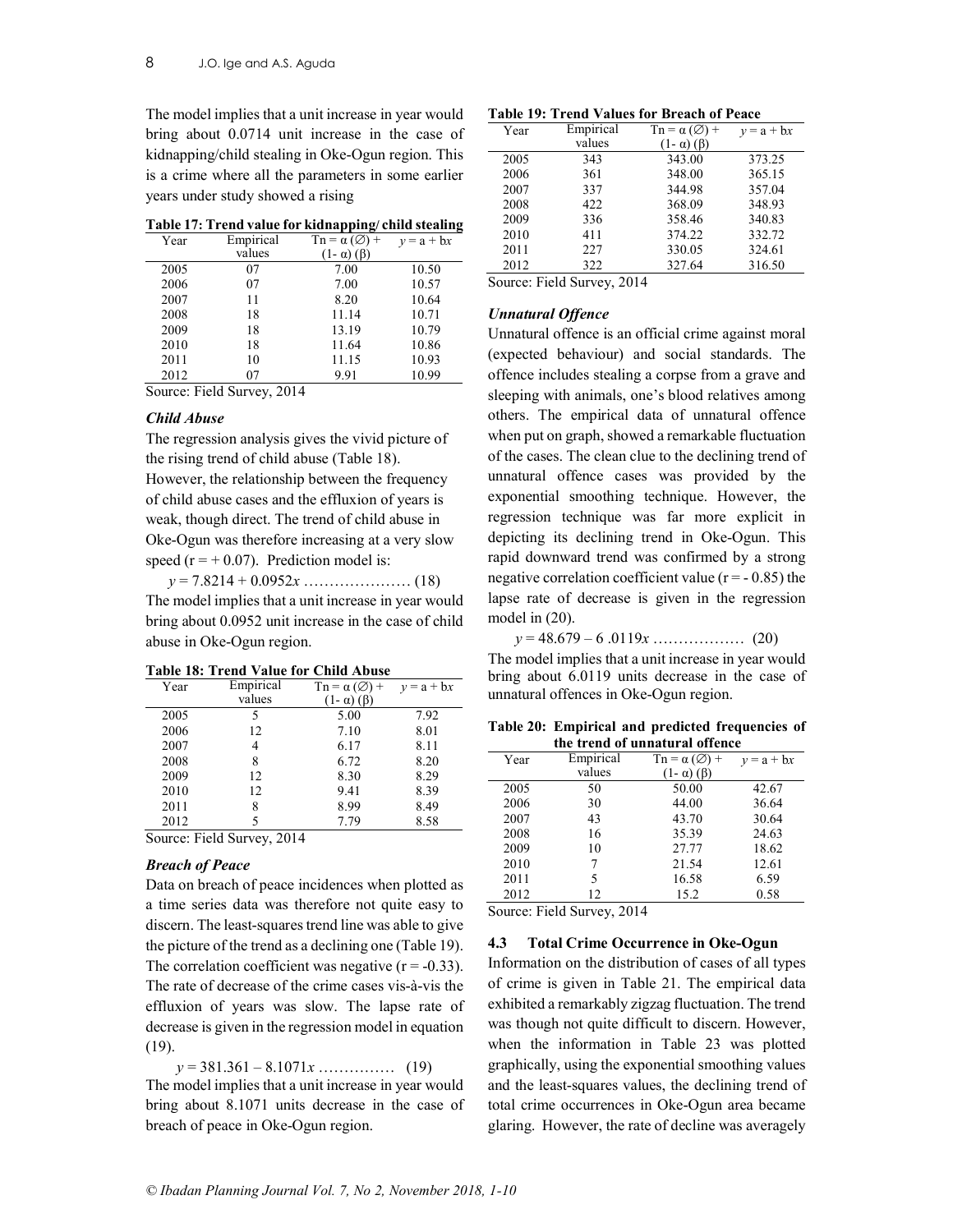swift. The rate of decline was computed using the least-squares model for obtaining predictions for the trend line, and this is stated in equation (21). The negative values associated with both the regression coefficient  $(b = -128.6)$  (and correlation coefficients  $(r = 0.56)$  confirm the negative lapse rate and an inverse relationship, all leading to a downward sloping trend line (Figure 4).The meaning of this is that the frequency of total crime occurrences was declining rapidly as the years go by. The coefficient of determination  $(r^2)$  in this case is 0.3136. Therefore 31.36% of variations in the level of total crime in Oke-Ogun region was influenced by changes in year, and 68.64% was explained by other factors.

y = 2715.5 - 128.62x ……………. (21)

The model implies that a unit increase in year would bring about 128.62 units decrease in total crime occurrence in Oke-Ogun region

Table 21: Trend Values for Total Crime Occurrence in Oke-Ogun

| $\sigma$ cean rence in One Ogun |           |                                    |              |  |
|---------------------------------|-----------|------------------------------------|--------------|--|
| Year                            | Empirical | $\text{Tr} = \alpha (\emptyset) +$ | $v = a + bx$ |  |
|                                 | values    | $(1 - \alpha)$ ( $\beta$ )         |              |  |
| 2005                            | 2316      | 2316                               | 2586.88      |  |
| 2006                            | 2302      | 2311.8                             | 2458.26      |  |
| 2007                            | 2383      | 2333.16                            | 2329.64      |  |
| 2008                            | 3172      | 2584.81                            | 2201.02      |  |
| 2009                            | 1605      | 2290.87                            | 2072.4       |  |
| 2010                            | 2198      | 2363.01                            | 1943.78      |  |
| 2011                            | 1393      | 2002.01                            | 1815.16      |  |
| 2012                            | 1725      | 1918.91                            | 1686.54      |  |

Source: Field Survey, 2014

# 5. Summary of Predictions with Planning Implication and Policy-oriented Remarks

Among the nine types of crime against property, only three crime types were increasing, albeit at a slow and dilatory pace which was almost imperceptible (Table 22). Two of the increasing crime types were twin crime. The twin crimes were burglary and house breaking. The term 'burglary' is an illegally forceful entry into building in the night while house breaking is an illegally forceful entry into building during the day. The implication of the rising trend of these twin crimes is that there was a very high level of insecurity against pecuniary and other movable material objects kept at home. For crime against person, five out of nine crime types were increasing (Table 22). In general, the crime occurrence in Oke-Ogun is decreasing at a rapid rate with regression coefficient of  $b = -128.62$ . However, it could be predicted from the model generated for crime against property that it would take Oke-Ogun area about (nine) 9 years from year 2012 to mitigate

the incidence of crime against property into stymied level using least squares model ( $y = 1428.8 -$ 93.036 $x$ ) as given in equation (1). Concomitantly, it would also take the area about (twenty nine) 29 years from year 2012 to mitigate the incidence of the crime against person into imperceptible level as equation (11) ( $y = 1286.2 - 35.583x$ ) estimated. It was understood from police officers on the behaviours of criminals in response to a specific set of conditions that some criminals might prefer quiet areas and others might prefer busy areas for their nefarious activities. If we are to transfer the different criminal behaviours on a chart, problem solving for total crime control in a given environment could be impossible due to complications.

All things being equal, if adequate resources could be put at the disposal of effective policing, it would take Oke-Ogun area about 15 years from 2012 to 2027 to stymie crime incidence to imperceptible level as equation 4.21 ( $y = 2715.5$  - $128.62x$ ) estimated. It is therefore concluded that crime against person are more rampant than crime against property based on decreasing rates obtained from time series models estimated in Oke-Ogun to investigate variations in long term crime patterns for property and personal crimes (Table1). Therefore, the results of a time series analysis of the trend of supra-urban (regional) crime at typologically disaggregated levels in Oke-Ogun have some similarities and differences with urban crime study in Akure as carried out by Okoko (2008). Okoko used Police records from 2001 to 2006 to investigate variations in long term urban crime pattern on theft, burglary, house-breaking, store-breaking grievous harm, malicious damage, false pretence and assault. Virtually all these urban crimes but burglary and malicious damage showed a very high rate of increase with the effluxion of years in Akure. Also, the total crime occurrence in Oke-Ogun was at variance with what obtained by Okoko (2008). While total crime in Oke-Ogun showed a fairly fast rate of decline, total crime in Akure exhibited an upward trend with a fairly fast rate of increase. It is evident here that regional environment is distinct from urban environment in ways that affect community policing. According to the literature review of most area studies of crime based on the routine activity theory and basic systemic model of crime, the crime composition of an area would be a result of the area's ability to develop mechanism of formal and informal control. Therefore, high crime